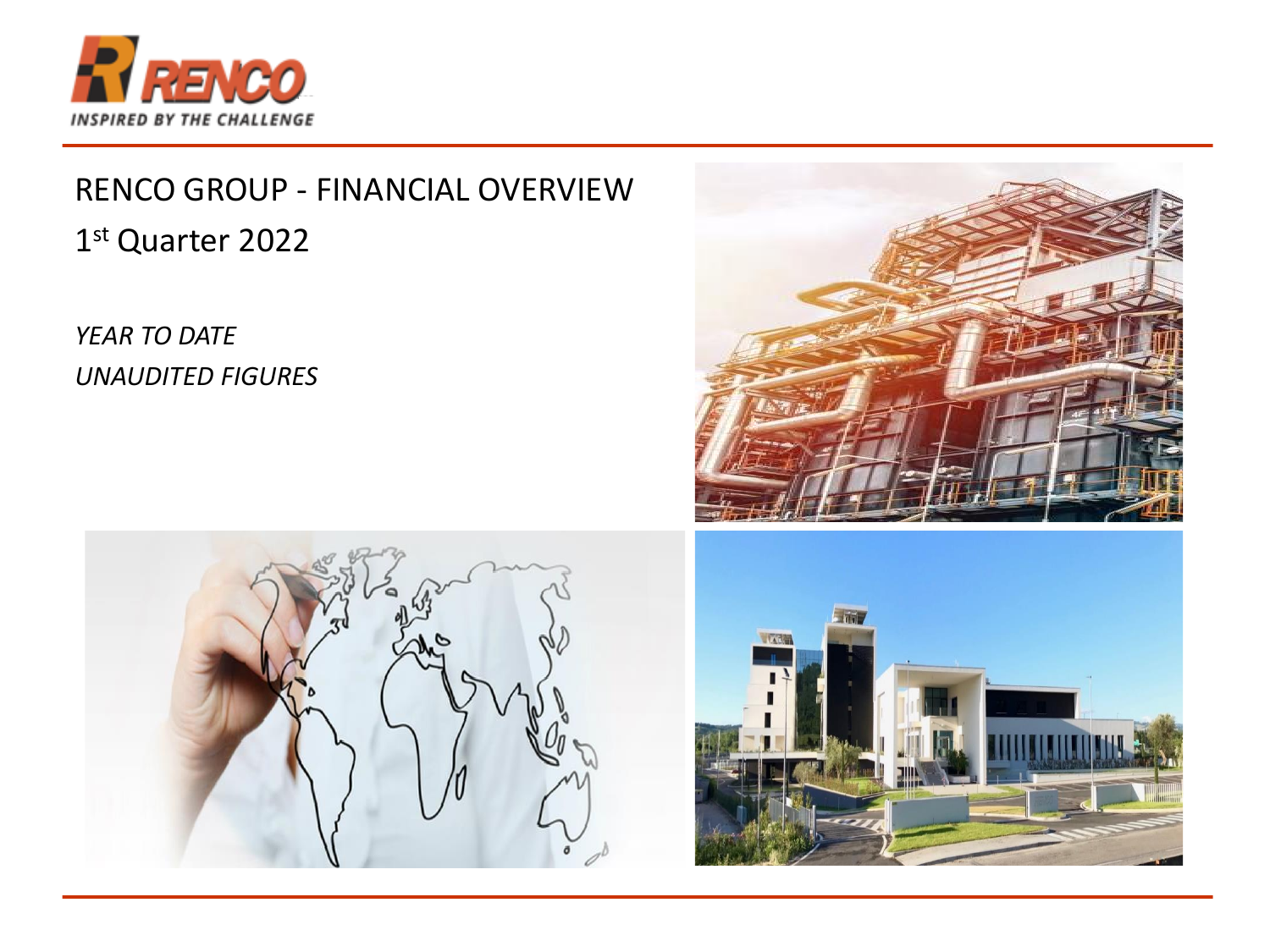

- 1. PRODUCTION VALUE & EBITDA
- 2. BACKLOG
- 3. NET FINANCIAL POSITION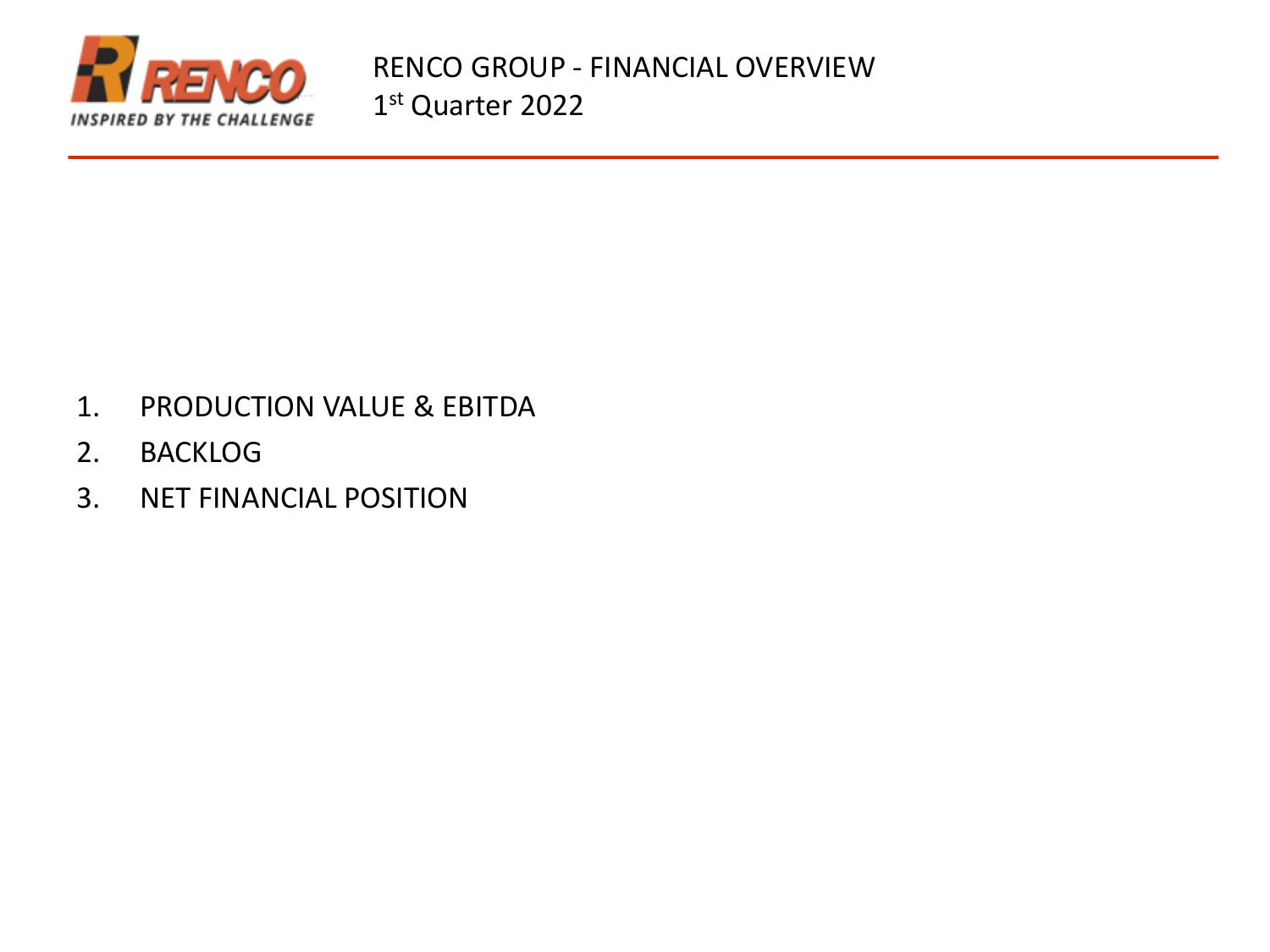

#### **1. PRODUCTION VALUE & EBITDA**

*Business Unit & Geographical Area*

*1 st Quarter 2022*

| <b>BUSINESS UNIT</b>          | <b>PRODUCTION</b><br><b>VALUE YTD</b> | <b>EBITDA YTD</b> | <b>EBITDA %</b> | <b>PRODUCTION</b><br><b>VALUE YTD -1</b> | <b>EBITDA YTD-1</b> | <b>EBITDA %</b> |
|-------------------------------|---------------------------------------|-------------------|-----------------|------------------------------------------|---------------------|-----------------|
| <b>SERVICE</b>                | 12,1                                  | 2,3               | 19,0%           | 9,8                                      | 2,4                 | 24,5%           |
| <b>BUILDINGS</b>              | 10,3                                  | 2,4               | 23,3%           | 15,1                                     | 2,7                 | 18,0%           |
| <b>ENERGY</b>                 | 18,8                                  | 0,6               | 3,2%            | 20,6                                     | 1,1                 | 5,5%            |
| ASSET MANAGEMENT              | 8,0                                   | 2,3               | 28,8%           | 6,3                                      | 2,1                 | 33,8%           |
| <b>GENERAL EXPENSES</b>       |                                       | $-3,6$            |                 |                                          | $-3,7$              |                 |
| <b>TOTAL VS/THIRD PARTIES</b> | 49,2                                  | 4,0               | 8,1%            | 51,9                                     | 4,7                 | 9,1%            |
| INCREASES IN FIXED ASSETS     | 7,1                                   |                   |                 | 1,6                                      |                     |                 |
| <b>TOTAL RENCO GROUP</b>      | 56,3                                  | 4,0               | 7,1%            | 53,5                                     | 4,7                 | 8,8%            |
| <b>GEOGRAPHICAL AREA</b>      | <b>PRODUCTION</b><br><b>VALUE YTD</b> | <b>EBITDA YTD</b> | <b>EBITDA %</b> | <b>PRODUCTION</b><br><b>VALUE TYD -1</b> | <b>EBITDA YTD-1</b> | <b>EBITDA %</b> |

| HEADQUARTER EXPENSES                     |      |       |  |       |
|------------------------------------------|------|-------|--|-------|
| <b>MIDDLE EAST &amp; OTHER COUNTRIES</b> |      | 41,9% |  | 37,4% |
| <b>EUROPE</b>                            |      | 3.2%  |  | 3.9%  |
| AFRICA                                   | 16.3 | 20.3% |  | 18,7% |
| <b>RUSSIA &amp; CIS</b>                  |      | 30,3% |  | 19,5% |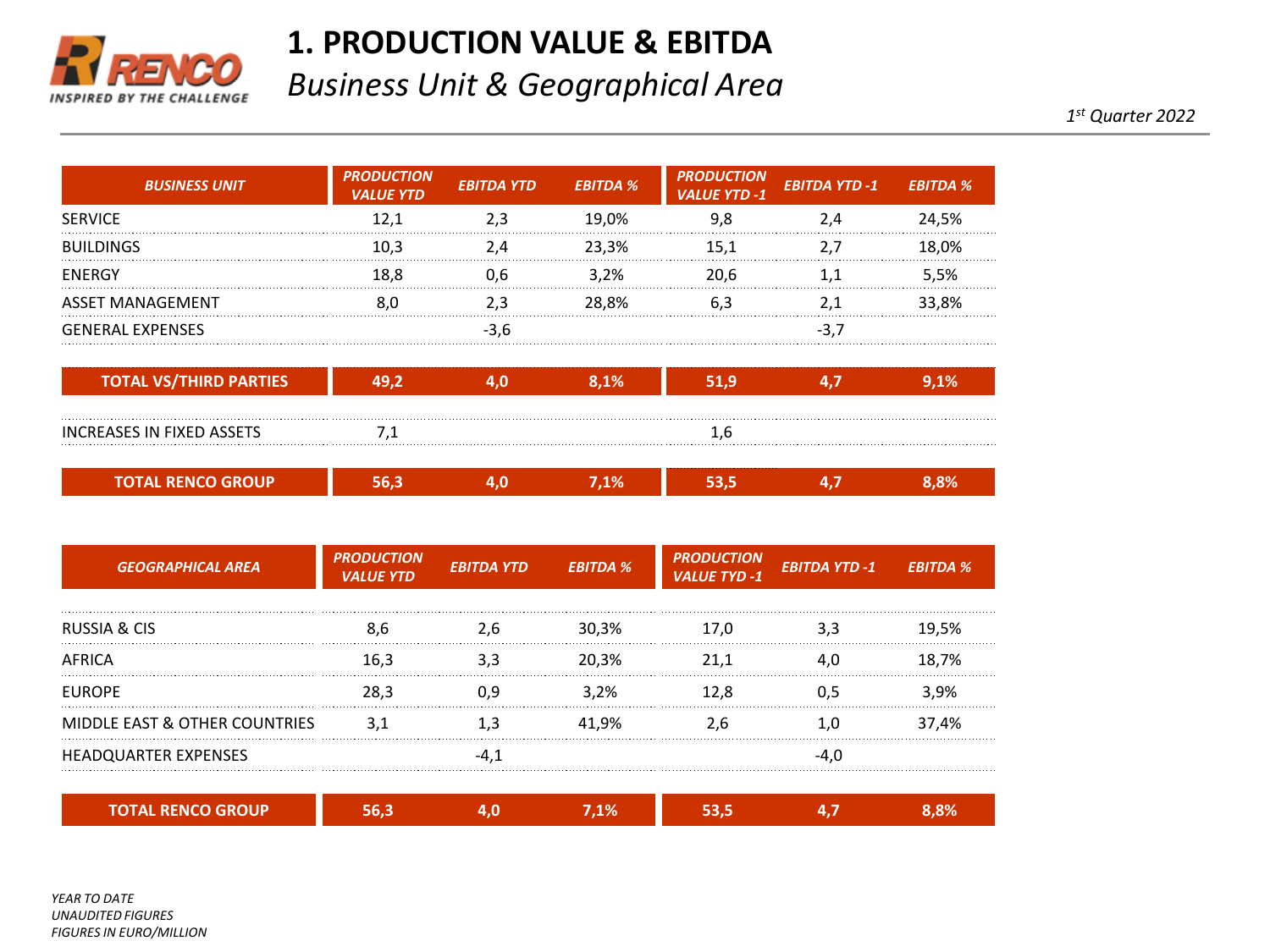

## **2. BACKLOG** *Business Unit & Geographical Area*

| <b>BUSINESS UNIT</b>     | <b>BACKLOG</b> | <b>BACKLOG</b> |  |
|--------------------------|----------------|----------------|--|
|                          | <b>YTD</b>     | $YTD - 1$      |  |
| <b>SERVICE</b>           | 155,8          | 113,8          |  |
| <b>BUILDINGS</b>         | 525,2          | 186,4          |  |
| <b>ENERGY</b>            | 166,7          | 222,8          |  |
| <b>ASSET MANAGEMENT</b>  | 142,0          | 146,7          |  |
| <b>TOTAL RENCO GROUP</b> | 989,7          | 669,7          |  |

| <b>GEOGRAPHICAL AREA</b>                 | <b>BACKLOG</b> | <b>BACKLOG</b> |  |
|------------------------------------------|----------------|----------------|--|
|                                          | <b>YTD</b>     | $YTD - 1$      |  |
| RUSSIA & CIS                             | 154,4          | 196,3          |  |
| AFRICA                                   | 292,9          | 214,5          |  |
| <b>EUROPE</b>                            | 495,0          | 206,3          |  |
| <b>MIDDLE EAST &amp; OTHER COUNTRIES</b> | 47,1           | 52,6           |  |
| <b>TOTAL RENCO GROUP</b>                 | 989,4          | 669,7          |  |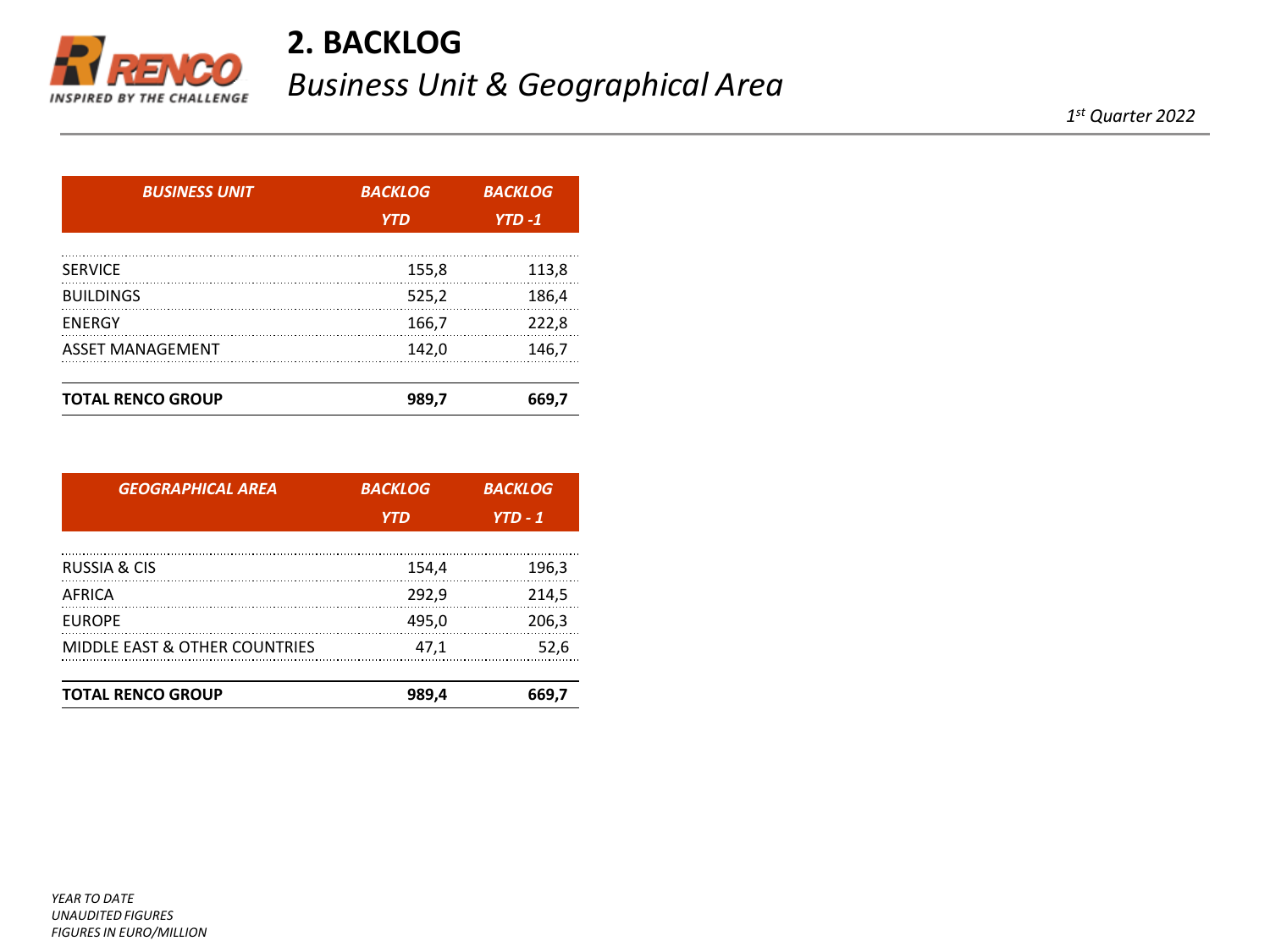

### **2. BACKLOG**  *Details*

*1 st Quarter 2022*

| <b>JOB</b>                          | <b>COUNTRY</b>   | <b>CLIENT</b>        | <b>CONTRACT VALUE</b><br>$(\epsilon$ /Mil.) | <b>YEAR END</b> | <b>PRODUCTION VALUE</b><br>1°O 2022 | <b>TO BE PRODUCED</b><br>(€/Mil.) |
|-------------------------------------|------------------|----------------------|---------------------------------------------|-----------------|-------------------------------------|-----------------------------------|
| CASSIOPEA                           | <b>ITALIA</b>    | ENI                  | 20,7                                        | 2023            | 0,1                                 | 19,5                              |
| SANNAZZARO                          | <b>ITALIA</b>    | ENI                  | 4,8                                         | 2023            | 0,2                                 | 0,7                               |
| SARIR LIBIA                         | LIBIA            | <b>EMI FRANCE</b>    | 59,3                                        | 2022            | 0,0                                 | 4,1                               |
| <b>EVERDRUP COMPRESSION STATION</b> | DANIMANRCA       | <b>ENERGINET</b>     | 86,7                                        | 2022            | 9,7                                 | 3,2                               |
| LNG CANADA                          | <b>ITALIA</b>    | <b>NUOVO PIGNONE</b> | 41,7                                        | 2022            | 8,6                                 | 6,3                               |
| FOTOVOLTAICO MOZAMBICO              | <b>MOZAMBICO</b> | <b>CSM</b>           | 24,0                                        | 2023            | 0,0                                 | 24,0                              |
| EOLICO SALINELLA                    | <b>ITIALIA</b>   | SALINELLA SRL        | 31,0                                        | 2023            | 0,1                                 | 30,9                              |
| <b>MANUTENZIONE SRG - SOLAR</b>     | <b>ITALIA</b>    | SNAM                 | 1,2                                         | 2024            | 0,0                                 | 0,6                               |
| <b>GTCPP EXPANSION BAKU</b>         | AZERBAIJAN       | LLAMREI              | 4,7                                         | 2023            | 0,2                                 | 4,4                               |
| <b>BARGE ALBANIA</b>                | ALBANIA          | JV                   | 15,0                                        | 2023            | 0,0                                 | 15,0                              |
| ELECTRIC POWER STATION              | <b>ITALIA</b>    | <b>SNAM</b>          | 22,1                                        | 2024            | 0,0                                 | 22,1                              |
| RENTAL CONGO                        | CONGO            | ENI                  | 35,9                                        | 2027            | 0,0                                 | 35,9                              |
| CAMPO CCS JV                        | <b>MOZAMBICO</b> | CCS                  | 78,1                                        | 2023            | 0,0                                 | 29,9                              |
| TEMPORARY BUILDINGS CCS JV          | <b>MOZAMBICO</b> | CCS                  | 49,2                                        | 2023            | 0,0                                 | 29,6                              |
| LAVORI 110 SICILIA                  | <b>ITALIA</b>    | <b>VARI</b>          | 81,6                                        | 2023            | 5,2                                 | 61,3                              |
| LAVORI 110 UMBRIA                   | <b>ITALIA</b>    | <b>VARI</b>          | 91,4                                        | 2024            | 1,6                                 | 78,5                              |
| LAVORI 110 MARCHE - ROMAGNA         | <b>ITALIA</b>    | <b>VARI</b>          | 136,0                                       | 2024            | 2,0                                 | 122,5                             |
| LENDLEASE EPC                       | <b>ITALIA</b>    | LENDLEASE            | 40,0                                        | 2024            | 0,0                                 | 40,0                              |
| OSPEDALE LIBIA - Al Zawiya          | LIBIA            | MINISTRY OF HEALTH   | 62,0                                        | 2024            | 0,0                                 | 62,0                              |
| EX CORDERIA VISERBA                 | <b>ITALIA</b>    | <b>RENCO VALORE</b>  | 38,5                                        | 2024            | 0,0                                 | 38,5                              |
| EX STAZIONE CORTINA                 | <b>ITALIA</b>    | <b>RENCO VALORE</b>  | 53,0                                        | 2024            | 0,0                                 | 5,0                               |
| MERCATO DI RIMINI                   | <b>ITALIA</b>    | <b>RENCO VALORE</b>  | 18,0                                        | 2024            | 0,0                                 | 18,0                              |
| PEMBA BULK TERMINAL                 | <b>MOZAMBICO</b> | <b>RENCO VALORE</b>  | 31,1                                        | 2024            | 0,0                                 | 20,6                              |
| VILLA DELLE ROSE                    | <b>ITALIA</b>    | <b>RENCO VALORE</b>  | 8,5                                         | 2023            | 0,0                                 | 8,5                               |
| MANUTEN. STRAORDINARIE              | <b>MONDO</b>     | <b>RENCO VALORE</b>  | 6,0                                         | 2024            | 0,0                                 | 6,0                               |
| FIT OUT WORKS                       | <b>MONDO</b>     | <b>RENCO VALORE</b>  | 3,0                                         | 2024            | 0,0                                 | 3,0                               |
| <b>OTHERS</b>                       |                  |                      | 6,1                                         |                 | 1,5                                 | 1,8                               |
| <b>GROUP BUILDINGS</b>              |                  |                      | 158,1                                       |                 | 7,1                                 | 92,5                              |
| <b>ENI CONGO PERSONNEL</b>          | CONGO            | <b>ENI CONGO</b>     | 179,6                                       | 2023            | 6,0                                 | 43,8                              |
| <b>BAKER HUGES</b>                  | <b>MONDO</b>     | <b>BAKER HUGES</b>   | 82,9                                        | 2024            | 3,1                                 | 58,9                              |
| NCOC                                | KAZAKHSTAN       | <b>NCOC</b>          | 27,7                                        | 2024            | 1,5                                 | 19,5                              |
| <b>BARGE ALBANIA</b>                | <b>ALBANIA</b>   | JV                   | 20,0                                        | 2024            | 0,0                                 | 20,0                              |
| <b>OTHERS</b>                       | <b>MONDO</b>     | <b>VARI</b>          | 24,9                                        | N.D.            | 1,4                                 | 13,6                              |
| RENCO PROPERTIE'S TENANTS CONTRACT  |                  |                      | 150,0                                       | 2025            | 8,0                                 | 142,0                             |
|                                     |                  |                      | 1.534,7                                     |                 | 56,3                                | 989,7                             |

*YEAR TO DATE UNAUDITED FIGURES FIGURES IN EURO/MILLION*